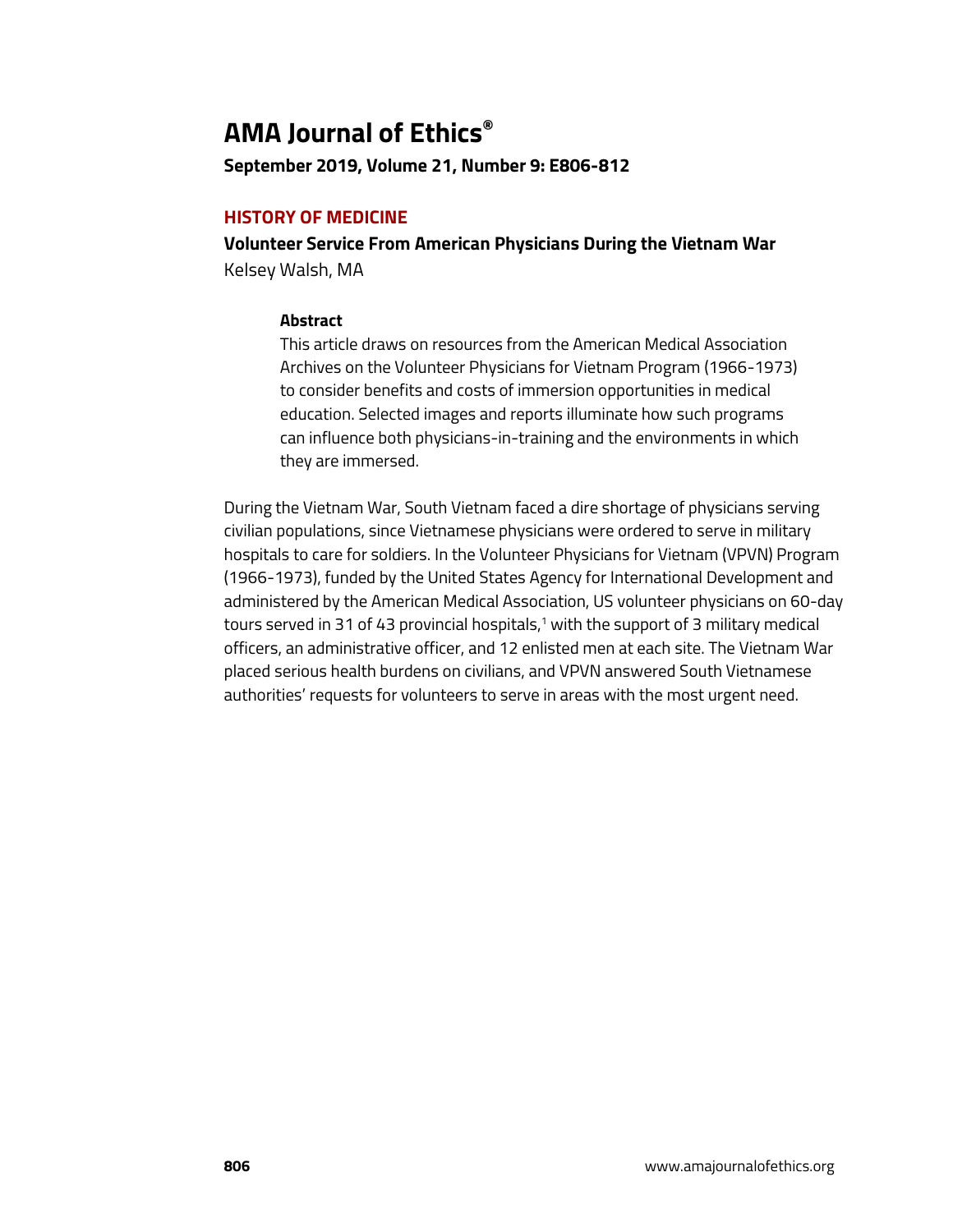



Courtesy of the American Medical Association Archives.2

Offering medical care to South Vietnamese civilians, volunteer physicians served 2 month tours and received \$10 per day in compensation; round-trip transportation; funding for and aid in securing passports, visas, and World Health Organizationrecommended immunizations; and a \$50 000 all-risk insurance policy. In the years that VPVN operated, 774 US physicians served 1,029 60-day tours with nearly 18% choosing to do another tour. Joanne Smith T. of Atlanta, Georgia, served a 2-month tour and then requested to stay an additional month to continue operating weekly clinics and providing care to patients in the Da Nang Civil Hospital. She later returned to Vietnam with the Christian Health Services to continue her work.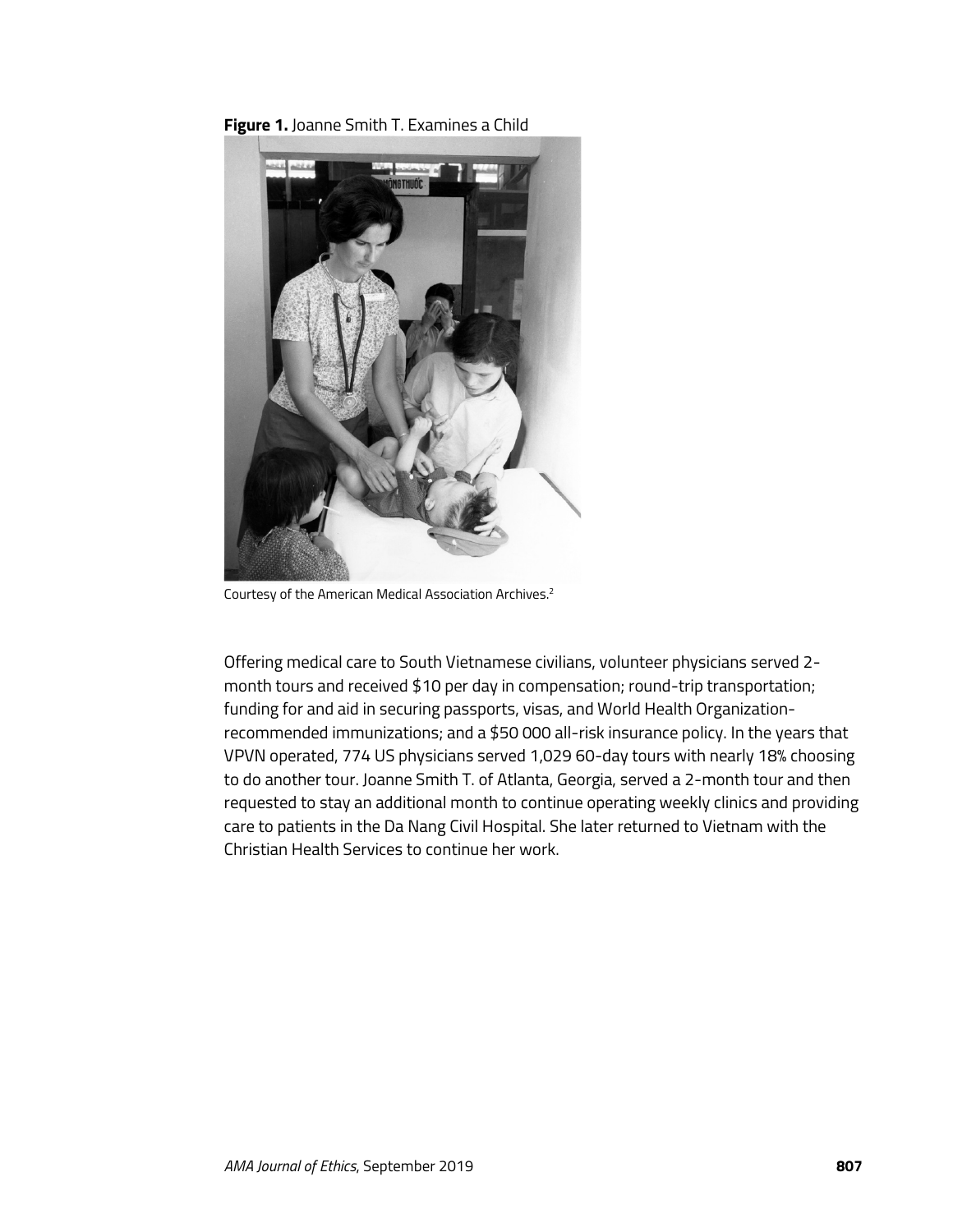

**Figure 2.** William Funderburk Teaches Children to Use a Stethoscope

Courtesy of the American Medical Association Archives.3

[William Funderburk,](https://journalofethics.ama-assn.org/article/bac-si-my-american-doctor-vietnam/2001-05) a surgeon from Washington, DC, served a tour at the Da Nang Surgical Hospital. General surgeons, general practitioners, pediatricians, and public health specialists were in highest demand. Volunteers saw up to 100 patients in a day, and VPVN placed high value on educating Vietnamese physicians, surgeons, and nurses to continue caregiving after VPVN volunteers went home.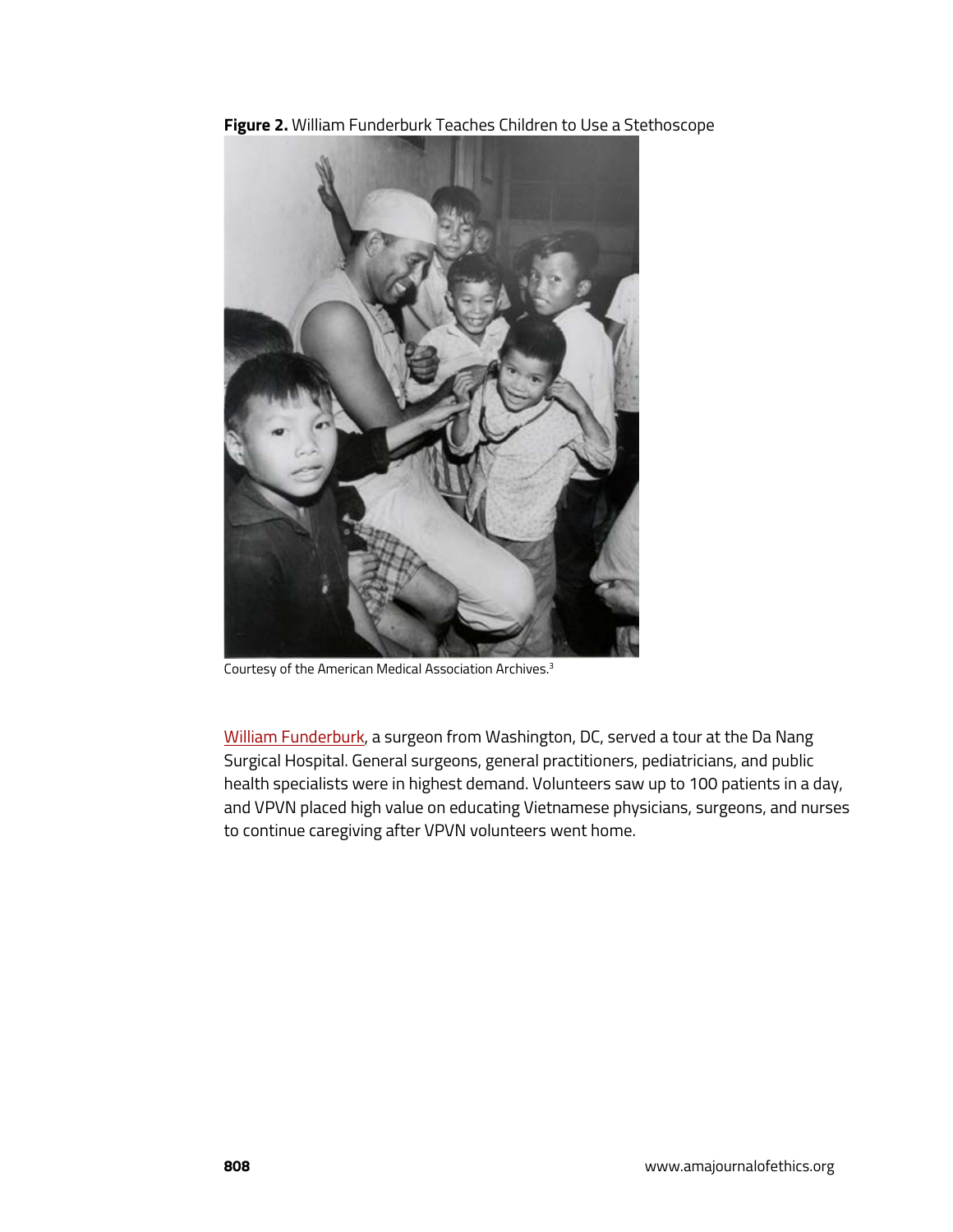

**Figure 3.** American Physician Treating a Young Man Wounded in the War

Courtesy of the American Medical Association Archives.4

Despite ongoing war, volunteer physicians served in hospitals not subject to regular military action. American physicians earned respect from the South Vietnamese people not only because they arrived at the request of the South Vietnamese government, but also because they treated both civilian and military patients.<sup>1</sup> VPVN participants treated illnesses and conditions rarely seen in American hospitals. Some common causes of death in South Vietnam during the war were malaria, tuberculosis, meningitis, typhoid fever, intestinal parasitism, and a wide range of war wounds caused by mines, artillery, and booby traps. Volunteer physicians also routinely encountered trachoma, leprosy, dysentery, and nutritional disorders.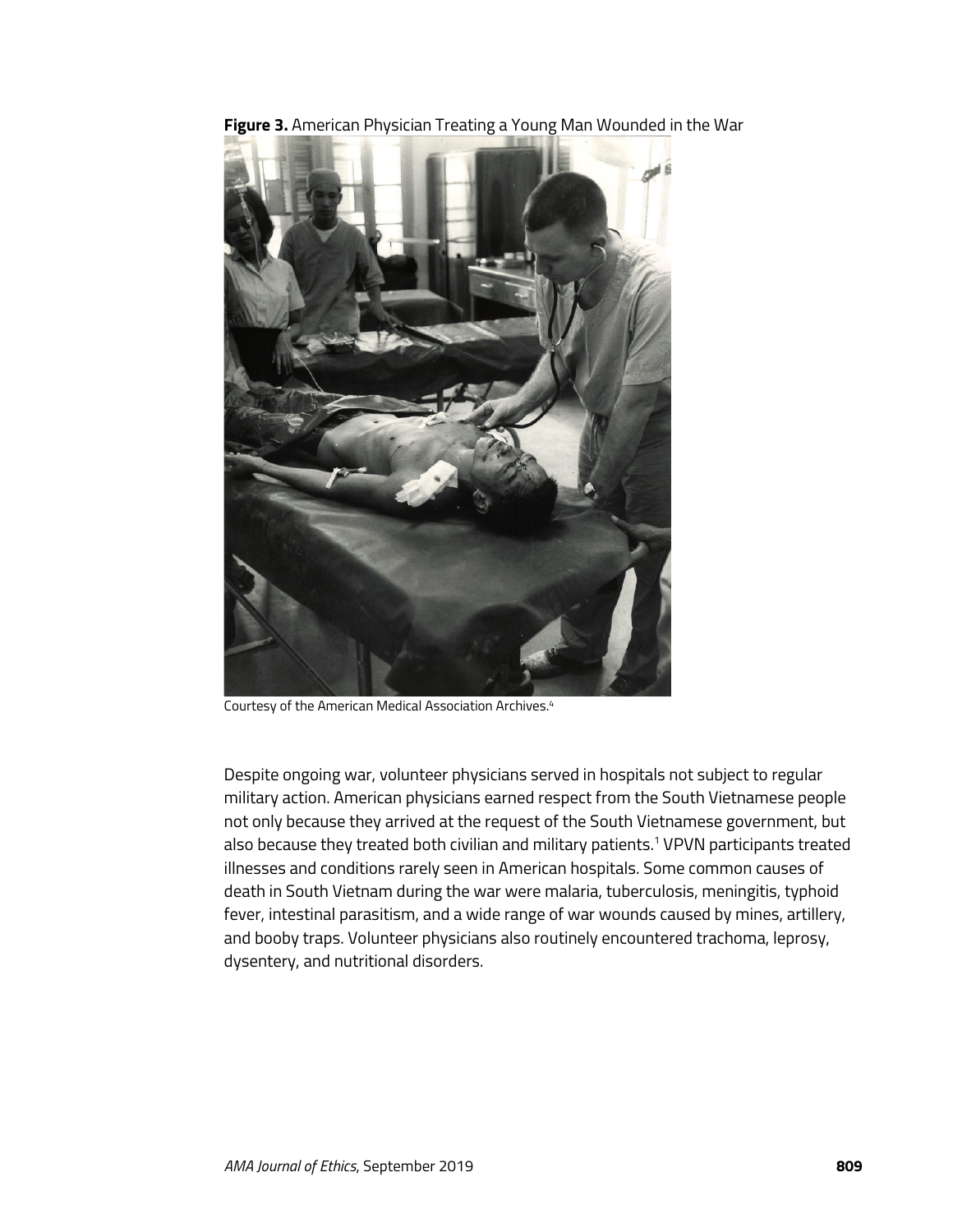

**Figure 4.** Robert Maher, Ophthalmologist, Examines a Child

Courtesy of the American Medical Association Archives.5

Robert Maher was first assigned to Vinh Long Hospital to provide ophthalmological care, but the Tet Offensive at the National Palace and the US Embassy in Saigon prompted his reassignment to Da Nang Hospital after only a few days. There, he performed 15 elective eye surgeries and trained the Vietnamese director of the hospital in surgical eye care. Maher recalled scrounging for eye instruments from several international naval hospital ships, since supplies he needed were not readily available in local South Vietnamese hospitals. Maher also assisted in repairing orthopedic, chest, and cranial wounds; performed amputations, major debridements, and craniotomies; and treated patients with cholera, plague, typhoid, and malaria.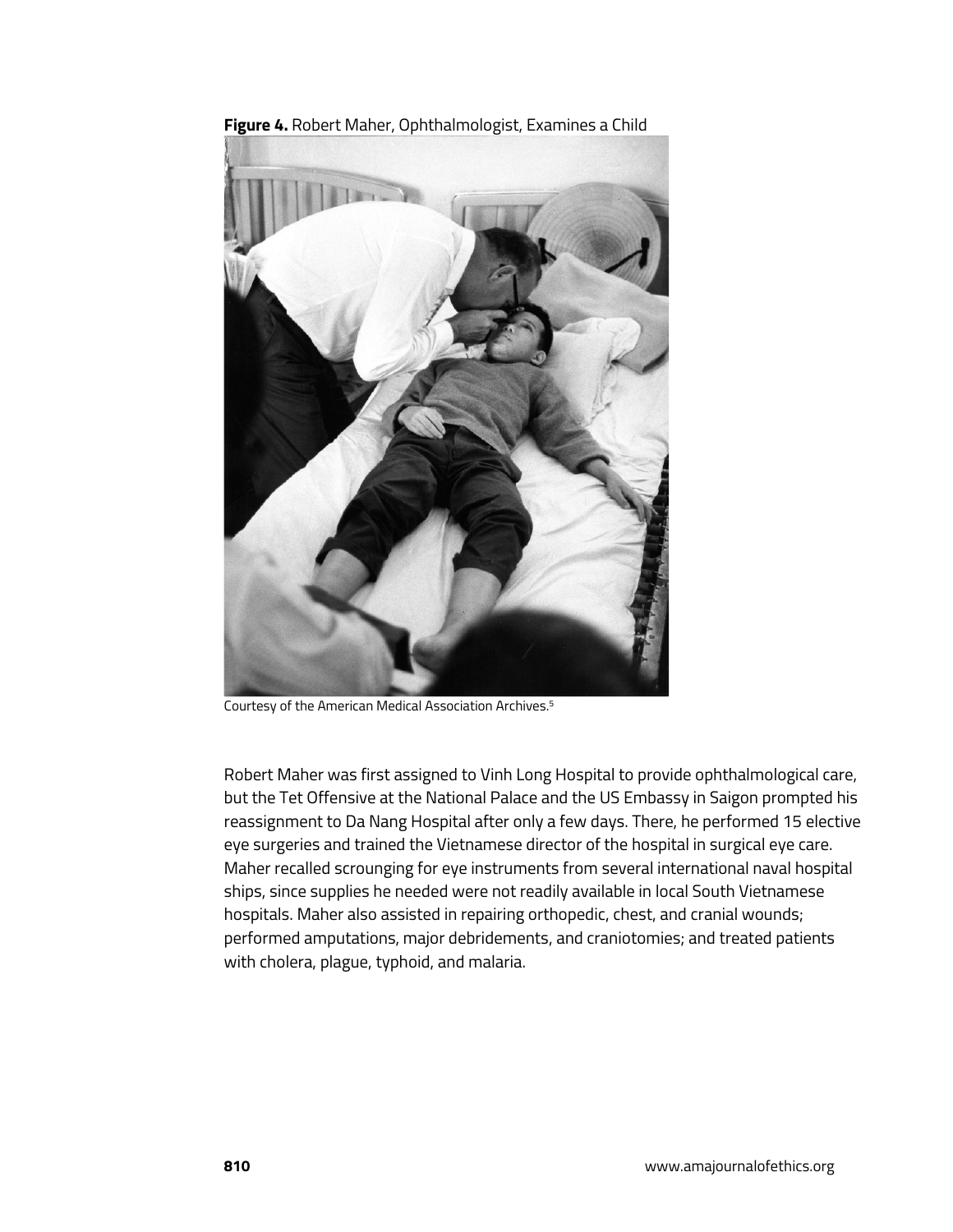

**Figure 5.** An American Physician Works With a Vietnamese Nurse

Courtesy of the American Medical Association Archives.6

The *Journal of the American Medical Association* published a 6-year review of the VPVN Program in 1972.1 Administrators collected input from American volunteers, Vietnamese physicians, and patients to evaluate the program's impact. Some responses from Vietnamese health professionals and students reflected frustration with VPVN volunteers who seemed to make little attempt to understand Vietnamese culture. Other Vietnamese clinicians reported feeling satisfied with guidance they received from VPVN volunteers. The 1972 review report suggested that a program in short-term medical aid should operate by providin[g guidance, education, and assistance](https://journalofethics.ama-assn.org/article/how-should-schools-respond-learners-demands-global-health-training/2019-09) when requested while allowing the host nation to fit volunteers into its overall health program. This review concluded that "within a limited area a well-conceived and preplanned program can result in a meaningful contribution to a country with limited health resources."<sup>1</sup>

#### **References**

- 1. Smilkstein G. Volunteer Physicians for Vietnam: a six-year review. *JAMA*. 1972;219(4):495-499.
- 2. American Medical Association. Dr Joanne Smith T. 1972. Photograph Collection, Series 1 (1734); Box 11, Folder 8. Chicago, IL: American Medical Association Archives.